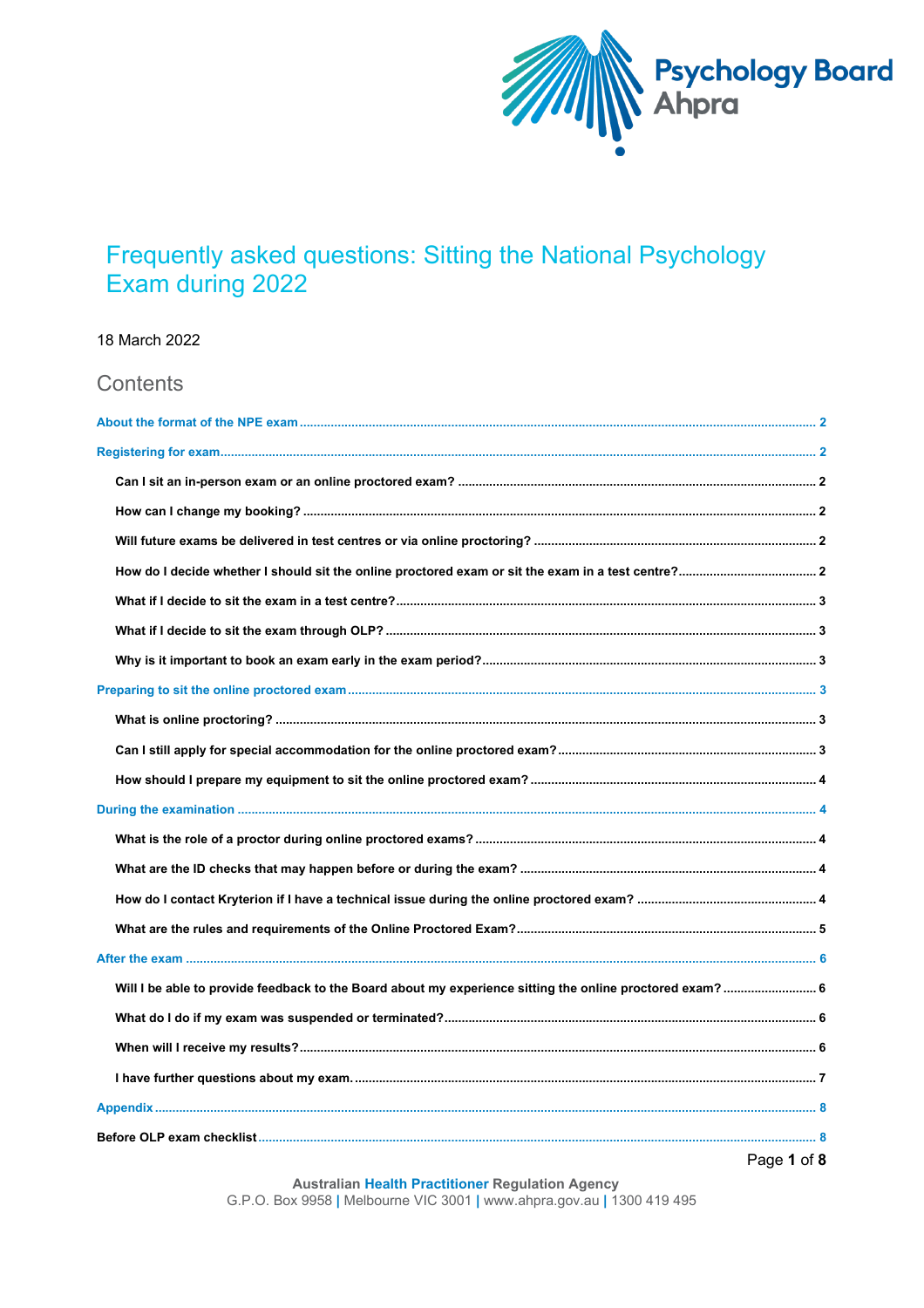# **About the format of the NPE exam**

All four sittings of the National Psychology Exam (NPE) in 2022 will be offered by dual delivery. This means that you will have the option to complete the exam through online proctoring (OLP), or in a designated test centre.

OLP allows for secure delivery of the exam via the internet in your home or workplace. You register to sit the OLP exam at a specific date and time just as you would if sitting the exam in a test centre, however, you will be responsible for organising a suitable exam environment in your home or workplace. You will need to sit your exam in a room on your own that is free from any distraction. You will also need to be equipped with a computer that has a webcam (in-built or external). Your exam will be proctored (supervised) via live webcam.

# **Registering for exam**

Login to the [exam portal](https://www.webassessor.com/ahpra) and make a booking during the exam registration period. . The exam dates and registration period are on the [National Psychology Exam](https://www.psychologyboard.gov.au/Registration/National-psychology-exam.aspx) page of the Board's website.

# **Can I sit an in-person exam or an online proctored exam?**

You will be able to choose whether to sit an OLP exam or an in-person exam at any of the available test centres across Australia. You will be able to change your registration from sitting in a test centre to OLP (and vice versa) if circumstances change anytime during the registration period.

# **How can I change my booking?**

- Step 1: Log into Webassessor Account
- Step 2: Click on My Assessments
- Step 3: Click on "Upcoming" exam

Step 4: Click on Cancel exam – you will automatically receive a refund (this may take up to 5 days). Step 5: Register and pay for preferred exam.

#### **Will future exams be delivered in test centres or via online proctoring?**

OLP is a temporary response to the COVID-19 pandemic. Due to the unpredictability of the pandemic, the Board has decided that all exams in 2022 will be offered by dual delivery. We will update you about the plans for exams in 2023 at a later date.

While the Board aims to have test centres available in all major cities in Australia, test centres are privately run and make their own business decisions on whether they can supply the exam. Due to various reasons (COVID-19 outbreaks, public health orders, natural disasters such as floods) test centres may close at short notice. If this occurs, you will need to decide whether you will undertake the OLP exam or wait until the test centre is open at another exam sitting.

#### **How do I decide whether I should sit the online proctored exam or sit the exam in a test centre?**

This is a very personal choice. We understand that some people have never sat an OLP exam before and are hesitant, while others prefer OLP exams. We encourage you to consider your own circumstances and seek advice from your supervisor before making your decision.

You may wish to consider the following in making your decision:

- preferred timing to apply for general registration do you want to apply for general registration sooner, or can you wait until a test centre is open in your area?
- If there is no test centre open in your area are you prepared to pivot to the OLP exam, or would you prefer to wait to sit the exam in a test centre?
- do you have access to the required equipment to undertake the OLP exam e.g. computer, webcam, adequate internet bandwidth? (The before exam checklist in the appendix will help you decide this)
- availability of a suitable OLP exam testing environment (clean, quiet, no interruptions)
- whether you can manage the rules for online proctoring (the FAQ for what to expect during the exam will help you decide this)
- your level of comfort and skill with the technology required to run the OLP exam.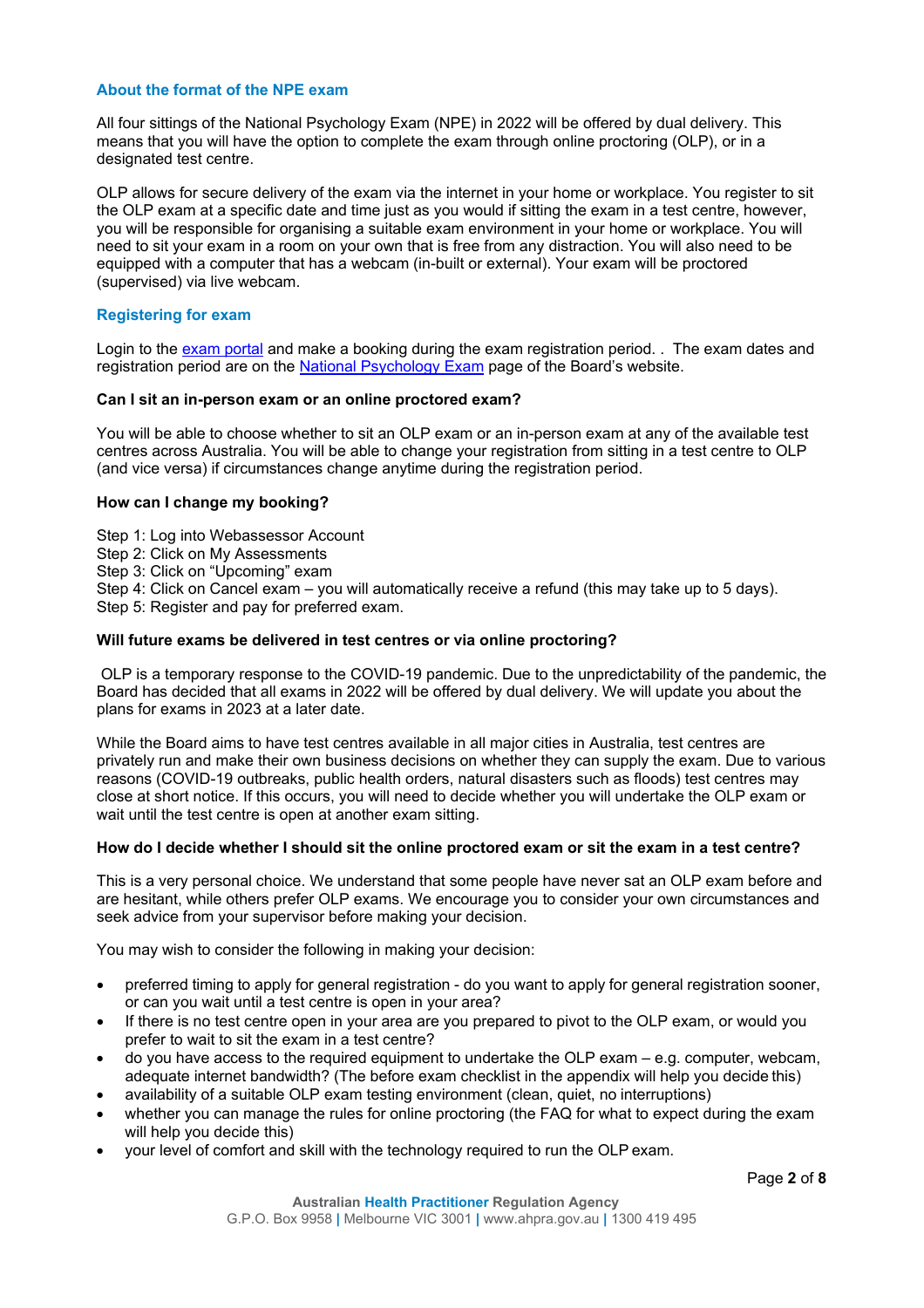# **What if I decide to sit the exam in a test centre?**

Please refer to the [Exam candidate manual](https://www.psychologyboard.gov.au/Registration/National-psychology-exam/National-psychology-exam-candidate-manual.aspx) for further instructions and information on what to expect when sitting an exam in a test centre.

# **What if I decide to sit the exam through OLP?**

This document has specific instructions on how to prepare for and sit the OLP exam. It is expected you refer to other documents available on [the Board's website](https://www.psychologyboard.gov.au/Registration/National-psychology-exam.aspx) for information about the content of the exam.

## **Why is it important to book an exam early in the exam period?**

It is recommended that candidates sit the OLP exam early in the exam period. There are fewer candidates sitting the exam earlier in the exam period and this can improve the proctor's responsiveness to resolving technical issues and avoid delays.

In rare cases when an exam needs to be re-scheduled, an early exam sitting will allow candidates to reschedule the exam within the same exam period rather than being required to re-sit after the exam period or in the next exam sitting.

# **Preparing to sit the online proctored exam**

#### **What is online proctoring?**

OLP is a secure way that exams can be offered remotely via the internet in your home or workplace. The Board's test administrator for the NPE is called Kryterion.

Instead of sitting the exam and being monitored by proctors (invigilators) in a designated test centre, Kryterion delivers the exam directly to your computer and you sit the exam in your home or workplace. Kryterion uses certified proctors to monitor and assist candidates in real-time by using video and audio monitoring of the exam as you complete it.

#### **Can I still apply for special accommodation for the online proctored exam?**

Yes. Candidates with a documented health condition, mental health condition or disability can request support to provide appropriate assistance to allow them to sit the exam.

#### *Applications for special accommodation*

Special accommodation requests need to be made in writing to the National Psychology Exam Coordinator [\(nationalpsychologyexam@ahpra.gov.au \)](mailto:nationalpsychologyexam@ahpra.gov.au) in writing a **minimum of thirty days in advance** of the intended exam date. Your written request must include:

- 1. the reason for your request for special accommodation
- 2. information about your condition (e.g. a diagnosis)
- 3. information about current functional limitations that are likely to affect your ability to take the exam under standard conditions, and
- 4. the special accommodations that you are requesting (e.g. longer breaks), including a specific rationale for each adjustment.

Relevant documentary evidence (e.g. medical certificate) must be attached to the application and address the above four requirements. Documentation must be signed and dated by the evaluator (e.g. doctor) and must be relevant to your current situation (i.e. not an aged/old assessment).

#### *Possible outcome of an application for special accommodation*

Candidates with special accommodation needs will be provided with facilities to support the following:

• **Mobility condition:** all exam centres have wide passages, wheelchair access, accessible toilets and adjustable desks.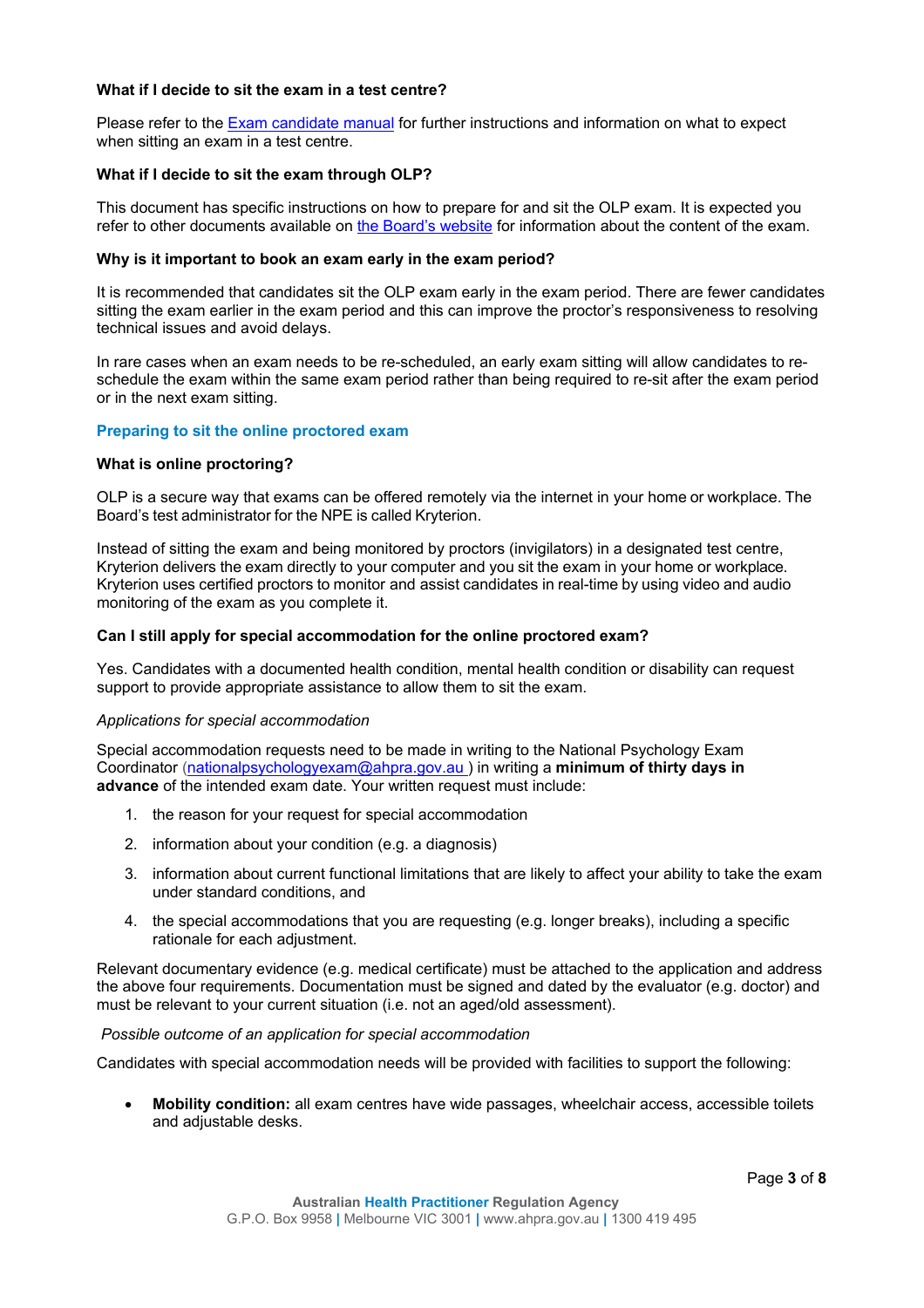- **Visual impairment:** the exam can be delivered with larger fonts and higher contrasting colour, and reader assistance.
- **Hearing impairment:** site support can be provided to ensure that exam supervisors can communicate instructions in a satisfactory manner.
- **Other mental or physical health conditions:** other conditions supported by appropriate documentation are addressed case-by-case.

The request will be determined by the National Psychology Exam Coordinator.

# **How should I prepare my equipment to sit the online proctored exam?**

It is essential that you meet the basic technical requirements and have all the required equipment to sit the OLP exam. If not properly followed, you will not be able to access the exam.

For specific information the technical and equipment requirements please refer to:

- the Before OLP exam checklist (at the appendix of this document)
- Kryterion's [guidance on online testing requirements](https://kryterion.force.com/support/s/article/Online-Testing-Requirements?language=en_US)

You will also receive an email from Kryterion with instructions on how to set up your testing environment after you have registered for the exam prior to sitting the exam.

# **During the examination**

# **What is the role of a proctor during online proctored exams?**

The role of the proctor is to ensure the testing environment is secure, to ensure there is a standard testing environment for all candidates, and to ensure that you are not engaging in any non-standard or unauthorised behaviour throughout the exam.

Kryterion uses certified proctors to:

- monitor you and your movements through live video and audio as you sit the exam
- conduct necessary ID checks to confirm your identity
- communicate with you using onscreen messaging, and;
- issue warnings, suspend, or in cases where they believe intentional unauthorised exam behaviour is taking place, can terminate your exam.

#### **What are the ID checks that may happen before or during the exam?**

OLP uses multiple authentication methods to verify your identity. You may need to complete ID checks in one or more of the following ways:

- **A photo ID will need to be shown to the camera prior to taking the exam.**
- Keystroke recognition. You will be asked to type a phrase/press certain keys. You will receive specific instructions at the time of sitting the exam to complete this.
- Facial recognition. You will be asked to look at the camera, similar to taking a photo. You will receive specific instructions at the time of sitting the exam to complete this.

These can occur before or after the exam has commenced. If conducted during the exam, the proctor will pause your exam whilst checking your ID so you will not be penalised time wise. Some candidates may find this interruption distracting; however, it is necessary for the delivery of online exams.

#### **How do I contact Kryterion if I have a technical issue during the online proctored exam?**

Occasionally technical issues have occurred during OLP exams, which have been due to one of the following causes:

- Difficulty launching the exam because the technical specifications to run the exam have not been met by the candidate
- Connection disruptions because of the candidate's equipment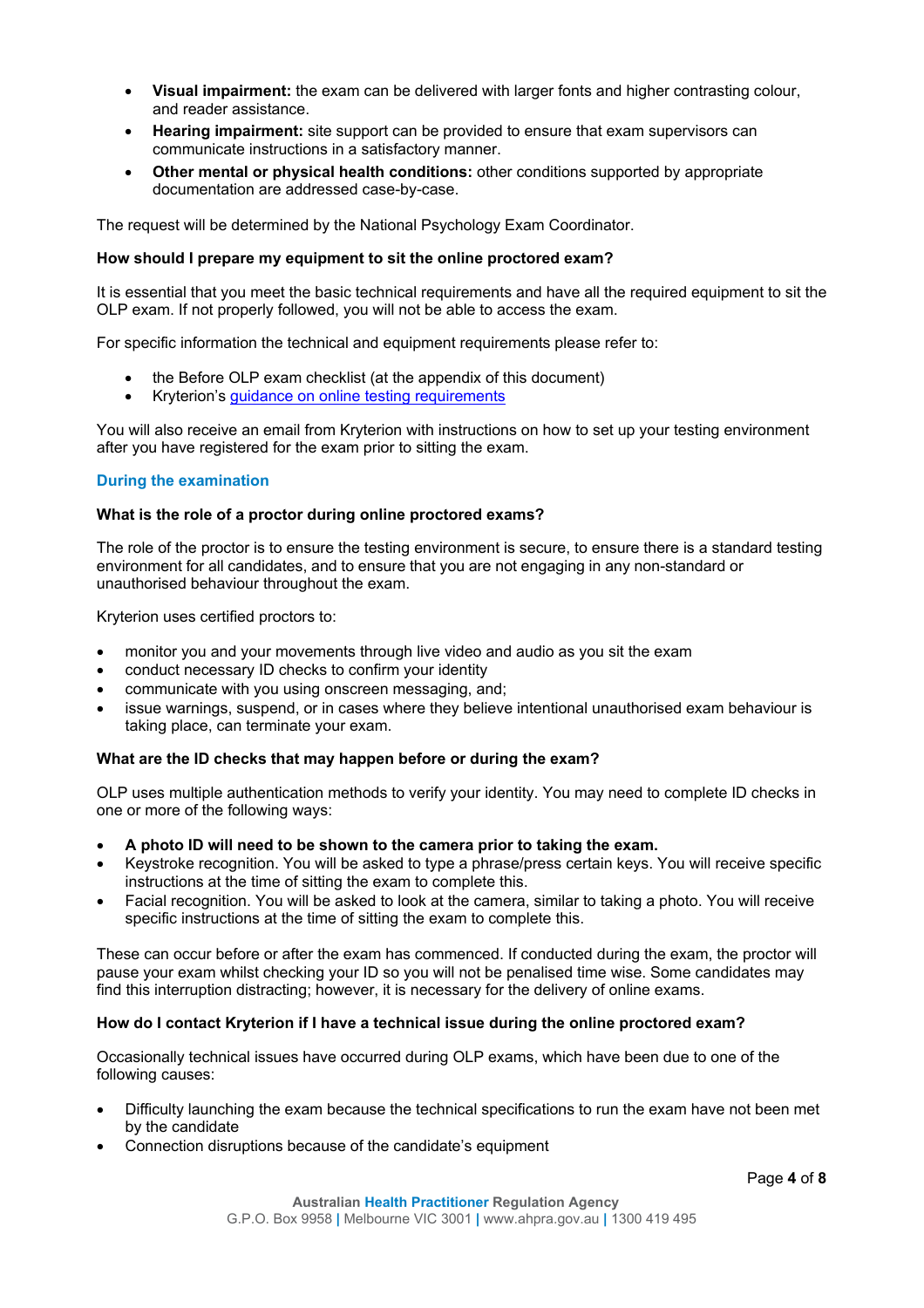- Connection disruptions because the candidate's internet connection is unstable.
- Connection disruptions from Kryterion's servers.

If a technical issue occurs while you are sitting an OLP exam, support staff from Kryterion will be available to you on the day to assist in resolving your issue. You will be able to contact Kryterion through [online chat](https://kryterion.force.com/support/s/article/Online-Testing-Requirements?language=en_US) via the 'chat with an expert' feature (this feature is directly answered by Kryterion's technical support team)

Kryterion's support team is available at any time that you have registered to sit your exam.

Sometimes a phone number will appear on the screen during your exam. **DO NOT** phone Kryterion on this number as it is a generic number and it is not specific to your exam nor your proctor. Kryterion's head office is based in the USA and you will incur hefty international phone charges while waiting to be directed to an exam proctor.

# **Can I contact the Ahpra Exam team for assistance during my online proctored exam?**

Yes. You can contact the Exam team by emailing [nationalpsychologyexam@ahpra.gov.au.](mailto:nationalpsychologyexam@ahpra.gov.au)

The Ahpra Exam team can only respond to emails during office hours (Monday – Friday, 9am-5pm, AEST/ADST Melbourne). If you think you might need Ahpra support during your exam, be sure to schedule it during these hours.

The Ahpra Exam team can assist you with the following:

- Reconnecting you with your Kryterion proctor if you are having difficulty contacting them
- Re-joining the exam if you have been locked out due to a technical issue or a terminated exam.

# **What are the rules and requirements of the Online Proctored Exam?**

During the exam you are permitted to:

- Have one toilet break (maximum of 5 minutes),
- communicate with your proctor *only via onscreen messaging* during the exam if you wish to go to the toilet, if you are having technical difficulties with the exam delivery, or if you need to terminate the exam due to ill health or an emergency (e.g. fire alarm). The proctor will only communicate with exam candidates using onscreen messaging. And;
- have a clear bottle of water with you during the exam.

The Proctor can pause the exam/ask you before the exam to:

- Fix any visual problems. This includes asking you to reposition yourself or the camera, to fix the lighting or refocus the camera (you are required to be in view of the camera at all times)
- fix an audio problem (the proctor will advise you accordingly depending on the issue)
- conduct checks if they have a security concern at any time, or;
- warn you if you do something that is not permitted during the exam.

## **Please note you will not lose time on your exam if the proctor pauses the exam or you cannot access the exam due to technical issues. All candidates will have the full 3 hours and 30 minutes made available to them to sit the exam.**

#### **Your exam will not be paused for a toilet break and this will count as part of your exam time.**

You are not permitted to do the following during the exam and the proctor may issue you a warning or suspend or terminate your exam if you:

- Leave the designated area without permission from your proctor
- leave your exam for longer than five minutes during a permitted toilet break
- lean out of view of the camera
- talk during the exam (for exam or non-exam related questions, either to the proctor, to yourself or to anyone else)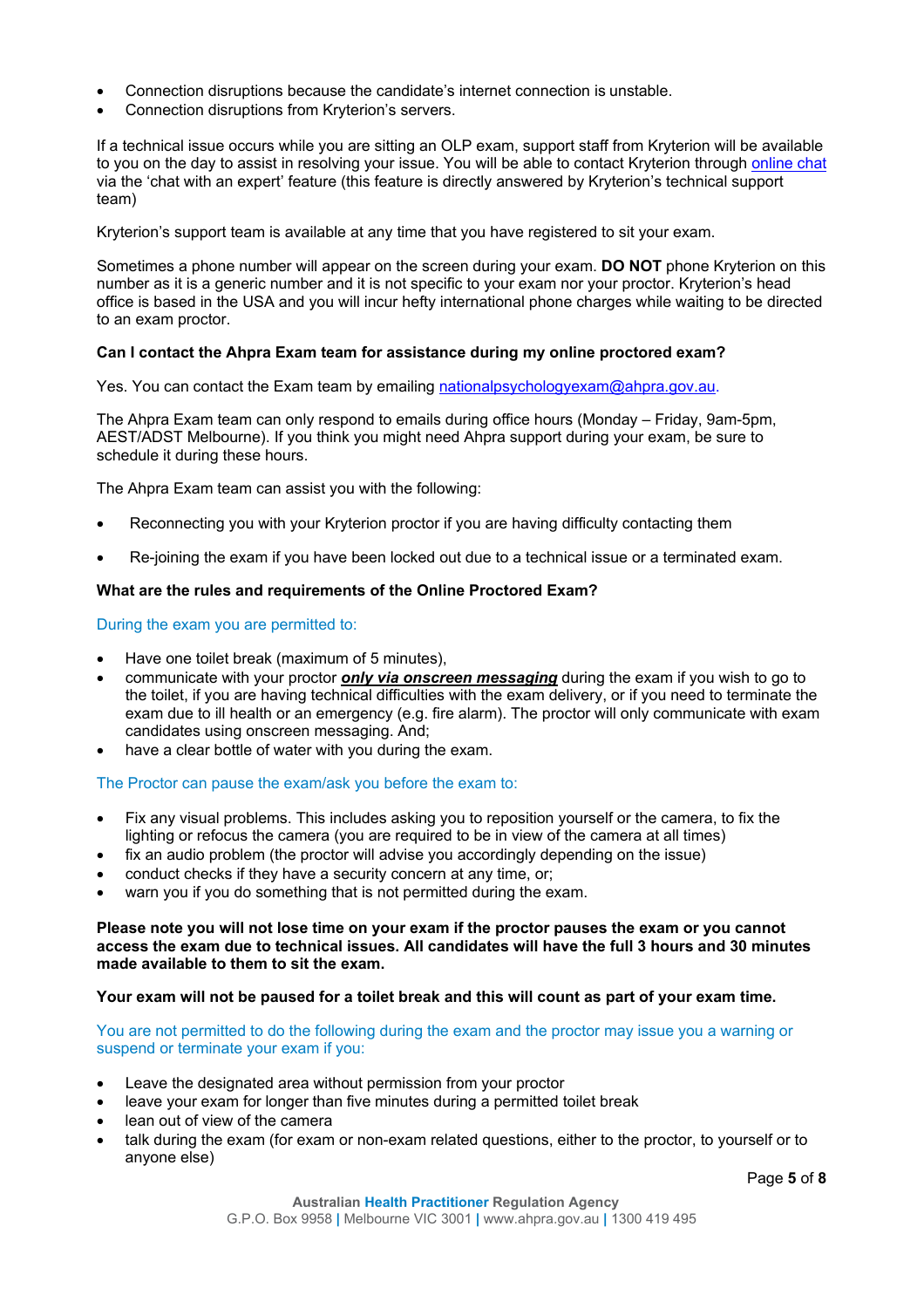- read out loud
- are interrupted by or have anyone else be in the same room as you during the exam (this includes; colleagues, children or pets)
- don't have a desk/testing area completely clear of paper, pens/pencils and any other clutter (including post it notes, a notepad, other devices, etc.). You are not permitted to have any learning aids in the exam.
- wear noise cancelling headphones during the testing. This is because the proctor is unable to monitor if someone is communicating with you via the headset.

## Conduct and behaviour requirements:

- You are required to exhibit professional behaviour at all times, according to the usual rules of ethical and professional conduct.
- Candidates are expected to comply with any rules or instructions by an exam proctor or supervisor, adhere to the rules of OLP exams and interact with staff in a professional manner.
- You are not permitted to photograph, record, copy or write down any of the test items or questions, or to talk about the content of the exam (e.g. exam questions) with anybody (including the proctor) during or after the exam. You will be asked to sign a declaration agreeing to keep the exam content (questions and answers) confidential when you sit the exam.
- The Board regards misconduct during an exam as a serious matter. Falsifying results, fraudulent or dishonest conduct in connection with an exam or breaching security rules have the potential for practitioners who are not qualified or not otherwise competent and safe to practise to be improperly registered. Breaches of exam rules may lead to exclusion from the exam, failure of the exam, or disciplinary action. Expectations for professional conduct are outlined in this document, the [Exam](https://www.psychologyboard.gov.au/Registration/National-psychology-exam/National-psychology-exam-candidate-manual.aspx)  [candidate manual](https://www.psychologyboard.gov.au/Registration/National-psychology-exam/National-psychology-exam-candidate-manual.aspx) and the [Code of Ethics.](https://www.psychologyboard.gov.au/Standards-and-Guidelines/Code-of-conduct.aspx)

#### Other requirements you must follow related to the exam:

- If you wear eyeglasses, you will be asked to remove your glasses and show them to the camera before commencing the exam.
- Before your exam starts you will be asked to pan the room with your camera/ laptop so the area can be checked. This may occur again during the exam if the proctor has any security concerns. Your exam may be terminated if you are found to have any unauthorised materials in the room. A minimum area of 30 centimetres on either side of the keyboard must be clear.

# **After the exam**

# **Will I be able to provide feedback to the Board about my experience sitting the online proctored exam?**

Yes. There will be a candidate survey after the exam where you can provide us feedback.

# **What do I do if my exam was suspended or terminated?**

Please write to the [nationalpsychologyexam@ahpra.gov.au](mailto:nationalpsychologyexam@ahpra.gov.au) inbox immediately if your exam was suspended or terminated. A member of the Ahpra exams team will contact you and review the circumstances that prompted the suspension or termination of your exam. The Ahpra Exam team respond to emails during office hours (Monday – Friday, 9am-5pm, AEST/ADST Melbourne).

If your exam was suspended or terminated due to technical difficulties (e.g. a problem with your audio or video signal) or ended because you were feeling unwell during the exam, you will be able to re-sit the exam at the end of the exam period.

If your exam was suspended or terminated because you did not observe the rules and requirements of the testing environment, and the online proctor reports that you engaged in non-standard and/or unauthorised behaviour during the exam, you will need approval from the Board before being able to re-sit the exam.

#### **When will I receive my results?**

Candidates will receive their exam results by email within four weeks of the close of the exam period. Results will state whether you passed or failed. No further detail about results will be provided.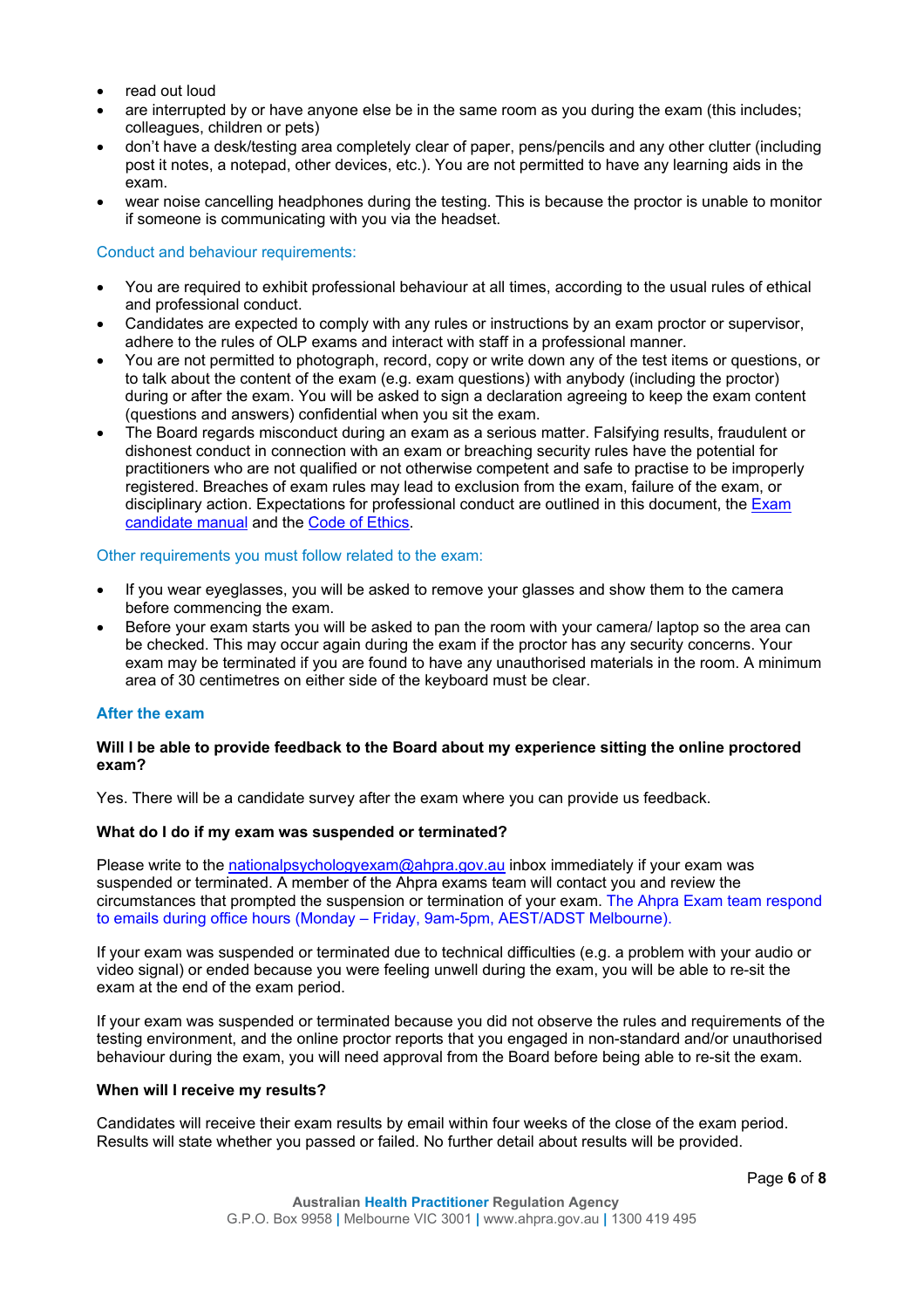# **I have further questions about my exam.**

Please email [nationalpsychologyexam@ahpra.gov.au.](mailto:nationalpsychologyexam@ahpra.gov.au)

When a question is asked that would benefit all candidates, we will add the question and answer to these FAQ's.